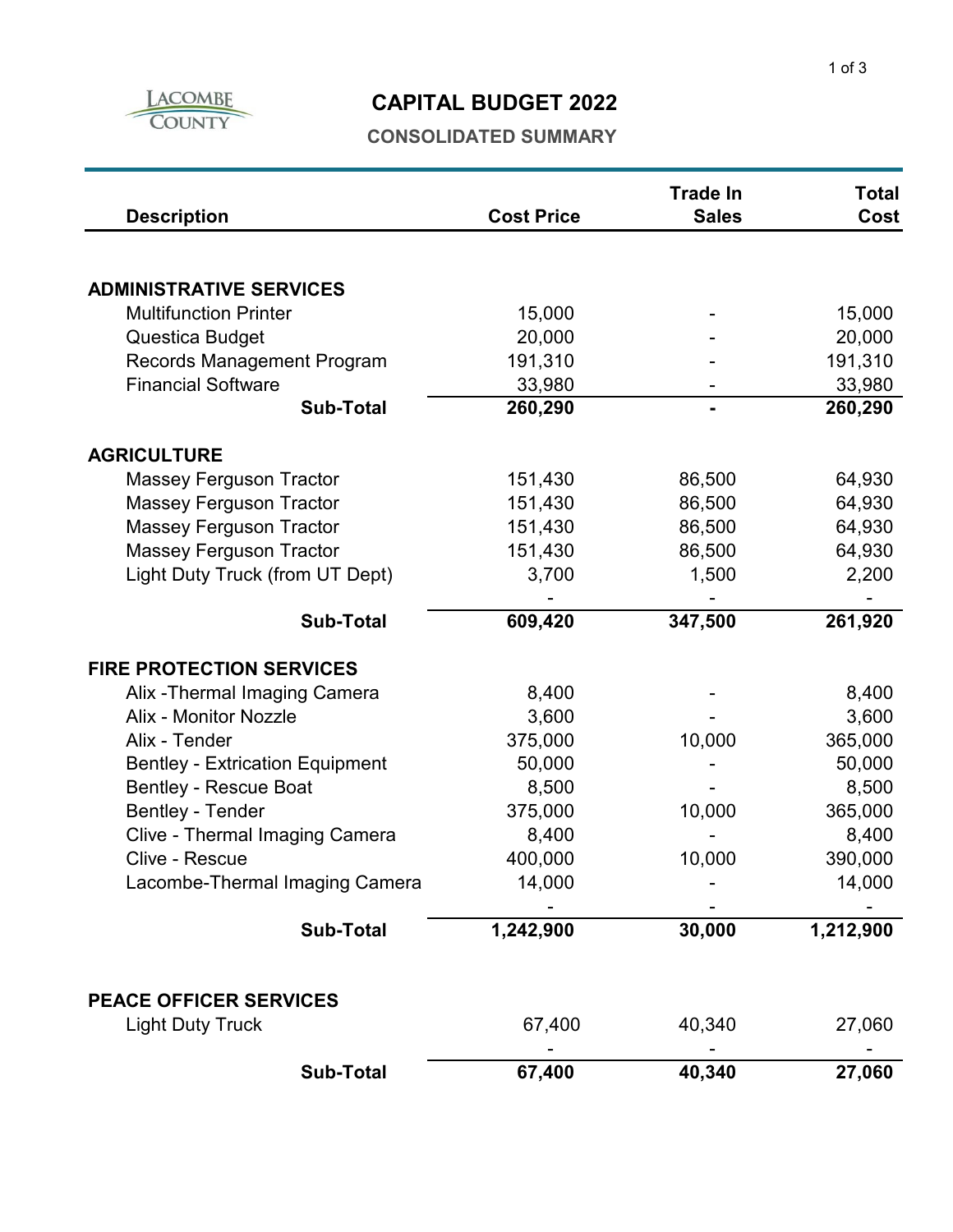

### **CAPITAL BUDGET 2022**

#### **CONSOLIDATED SUMMARY**

| <b>Description</b>                     | <b>Cost Price</b> | <b>Trade In</b><br><b>Sales</b> | <b>Total</b><br>Cost |
|----------------------------------------|-------------------|---------------------------------|----------------------|
| <b>RECREATION SERVICES</b>             |                   |                                 |                      |
| <b>Sunbreaker Cove Bathroom</b>        | 67,750            |                                 | 67,750               |
|                                        |                   |                                 |                      |
| <b>Sub-Total</b>                       | 67,750            |                                 | 67,750               |
| <b>UTILITY SERVICES</b>                |                   |                                 |                      |
| <b>Light Duty Truck</b>                | 30,560            | 3,700                           | 26,860               |
| <b>Mirror Utility Upgrades</b>         | 43,000            |                                 | 43,000               |
| <b>Lakeview Estates Upgrades</b>       | 7,000             |                                 | 7,000                |
| <b>Lakeview Estates Generator</b>      | 35,000            |                                 | 35,000               |
| <b>Sub-Total</b>                       | 115,560           | 3,700                           | 111,860              |
| <b>OPERATIONS</b>                      |                   |                                 |                      |
| 870G Grader                            | 480,000           | 145,000                         | 335,000              |
| 870G Grader                            | 480,000           | 125,000                         | 355,000              |
| 870G Grader                            | 480,000           | 145,000                         | 335,000              |
| 872 Grader                             | 530,000           | 165,000                         | 365,000              |
| 14M Grader                             | 790,000           | 265,000                         | 525,000              |
| 627K Scraper                           | 1,350,000         | 400,000                         | 950,000              |
| <b>Komatsu Dozer</b>                   | 900,000           | 250,000                         | 650,000              |
| <b>Komatsu Dozer</b>                   | 900,000           | 275,000                         | 625,000              |
| Komatsu Loader                         | 300,000           | 65,000                          | 235,000              |
| <b>Gravel Trailer</b>                  | 60,000            | 6,000                           | 54,000               |
| <b>Gravel Converter</b>                | 40,000            | 4,000                           | 36,000               |
| <b>Light Duty Truck</b>                | 45,000            | 3,000                           | 42,000               |
| <b>Light Duty Truck</b>                | 45,000            | 3,000                           | 42,000               |
| <b>Land Acquisition - Roads</b>        |                   |                                 |                      |
| <b>Engineered Structures - Roads</b>   | 12,624,880        |                                 | 12,624,880           |
| <b>Engineered Structures - Bridges</b> | 2,799,000         |                                 | 2,799,000            |
| <b>Sub-Total</b>                       | 21,823,880        | 1,851,000                       | 19,972,880           |
| <b>TOTAL CAPITAL</b>                   | 24, 187, 200      | 2,272,540                       | 21,914,660           |